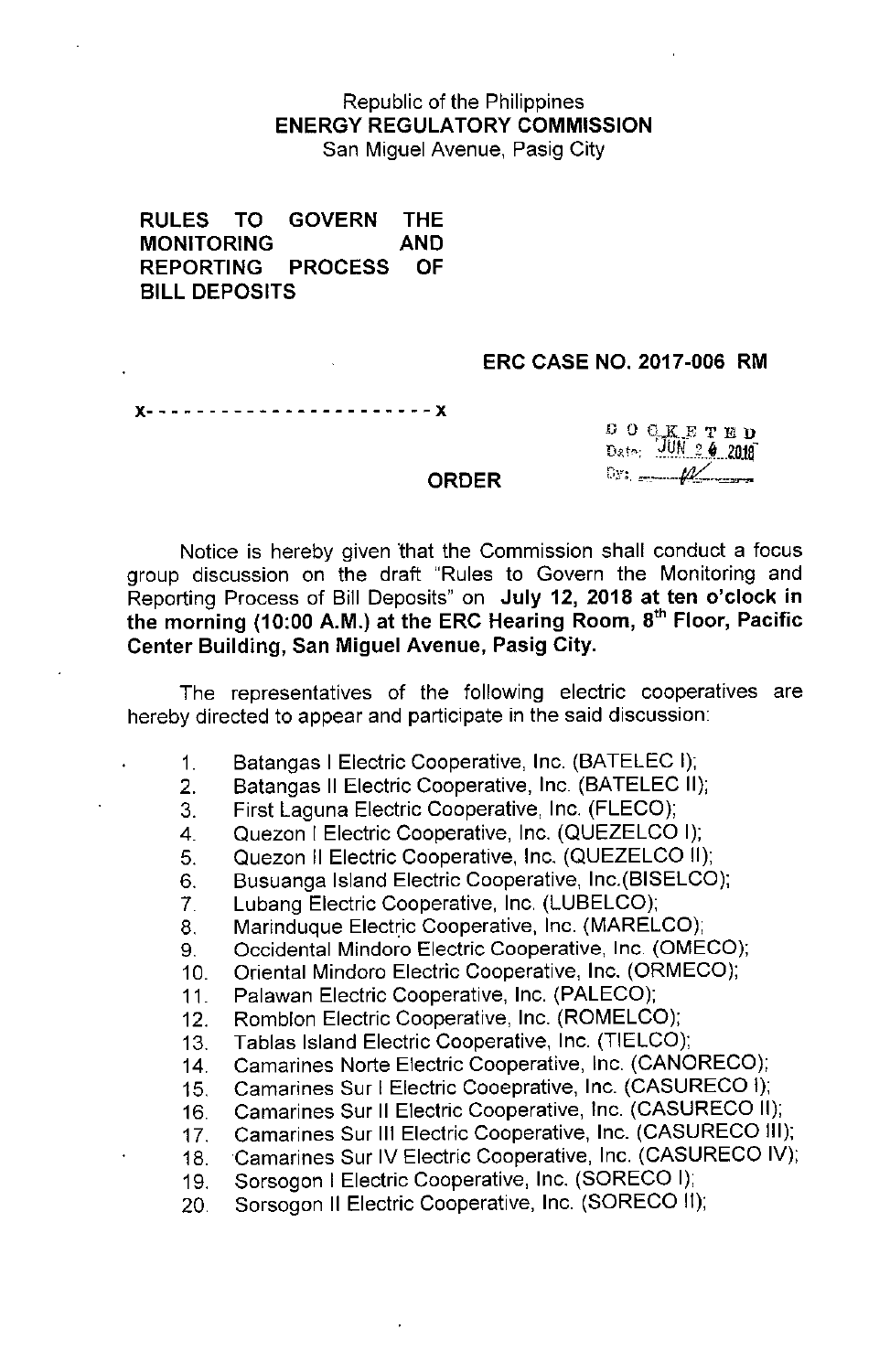- 21. Masbate Electric Cooperative, Inc. (MASELCO);
- 22. First Catanduanes Electric Cooperative, Inc (FICELCO); and
- 23. Ticao Island Electric Cooperative, Inc.

Further, the aforesaid electric cooperatives are directed to submit their respective comments on the said draft Rules within ten (10) days from receipt hereof. The draft Rules may be downloaded at the Commission's official website at [www.erc.gov.ph](http://www.erc.gov.ph) or may be photocopied at cost, during the regular office hours at the ERC Main Office, 12<sup>th</sup> Floor, Pacific Center Building, San Miguel Avenue, Pasig City.

## SO ORDERED.

Pasig City, June 21, 2018.

FOR AND BY AUTHORITY OF THE COMMISSION: AGNES VST DEVANADERA Chairpe (son and CEO  $\rightarrow$ **ERe** *Office* of *the Chai~erson*

Illinin illine ini kalifikii in t \*AVSTD-2018-6-510-0036<sup>\*</sup>

ilili<sup>l</sup>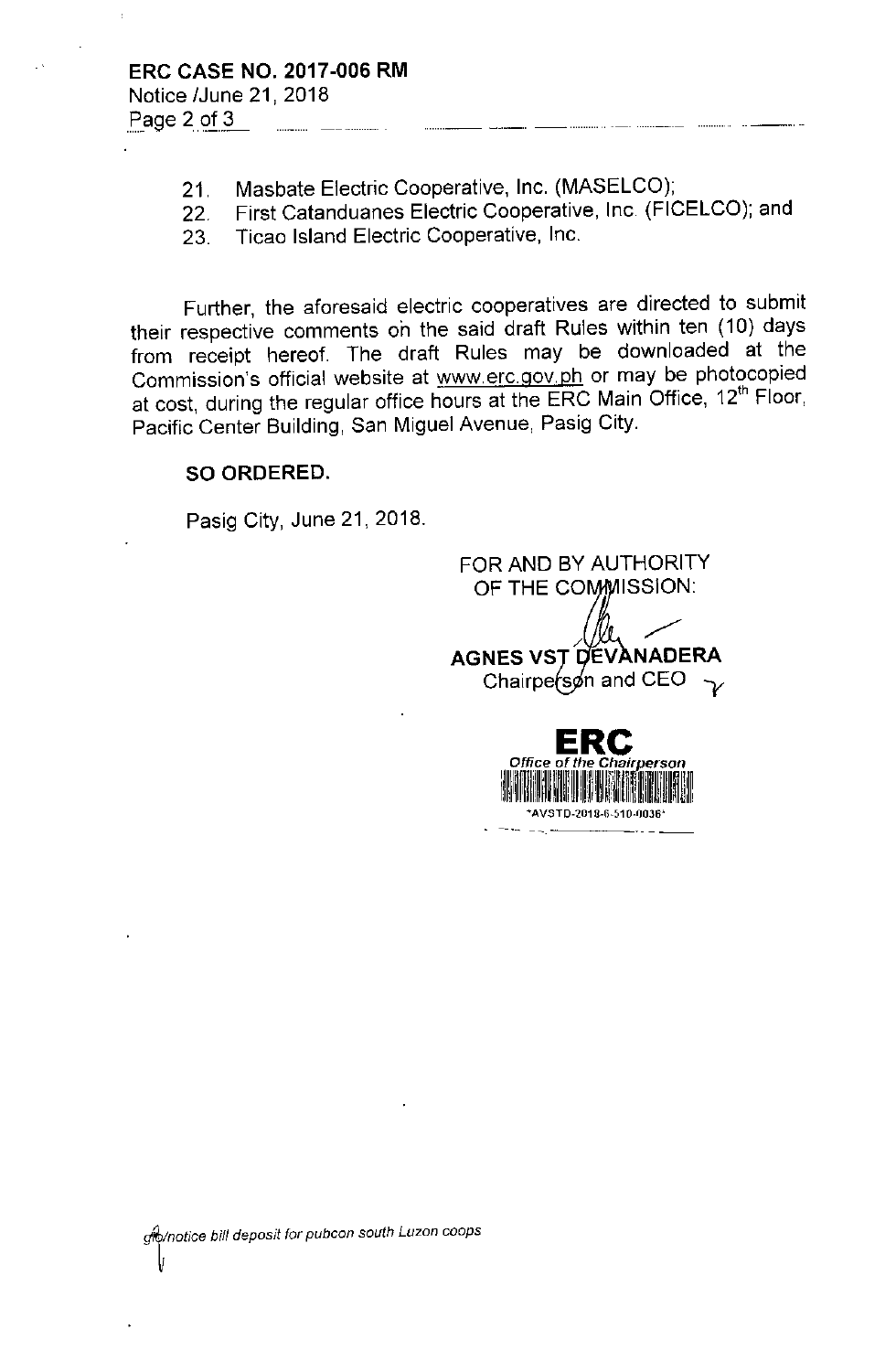Copy Furnished:

- Office of the Solicitor General 1. 134 Amorsolo Street, Legaspi Village Makati City, Metro Manila
- 2. Commission on Audit Commonwealth Avenue Quezon City, Metro Manila
- 3, Senate Committee on Energy GSIS Bldg., Roxas Blvd, Pasay City Metro Manila
- 4. House Committee on Energy Batasan Hills, Quirino City, Metro Manila
- 5. Batangas I Electric Cooperative, Inc. (BATELEC I)
- 6. Batangas II Electric Cooperative, Inc. (BATELEC II)
- 7. First Laguna Electric Cooperative, Inc. (FLECO)
- 8. Quezon I Electric Cooperative, Inc. (QUEZELCO I)
- 9. Quezon II Electric Cooperative, Inc. (QUEZELCO II)
- 10. Busuanga Island Electric Cooperative, Inc.(BISELCO)
- 11. Lubang Electric Cooperative, Inc, (LUBELCO)
- 12. Marinduque Electric Cooperative, Inc. (MARELCO)
	- 13. Occidental Mindoro Electric Cooperative, Inc. (OMECO)
	- 14. Oriental Mindoro Electric Cooperative, Inc. (ORMECO)
	- 15. Palawan Electric Cooperative, Inc. (PALECO)
	- 16. Romblon Electric Cooperative, Inc. (ROMELCO)
	- 17. Tablas Island Electric Cooperative, Inc. (TIELCO)
	- 18. Camarines Norte Electric Cooperative, Inc. (CANORECO)
	- 19. Camarines Sur I Electric Cooeprative, Inc. (CASURECO I)
	- 20. Camarines Sur 11Electric Cooperative, Inc, (CASURECO II)
	- 21. Camarines Sur III Electric Cooperative, Inc. (CASURECO III)
	- 22. Camarines Sur IV Electric Cooperative, Inc. (CASURECO IV)
	- 23. Sorsogon I Electric Cooperative, Inc. (SORECO I)
	- 24 Sorsogon II Electric Cooperative, Inc. (SORECO II)
	- 25. Masbate Electric Cooperative, Inc. (MASELCO)
	- 26, First Catanduanes Electric Cooperative, Inc. (FICELCO)
	- 27. Ticao Island Electric Cooperative, Inc. (TISELCO)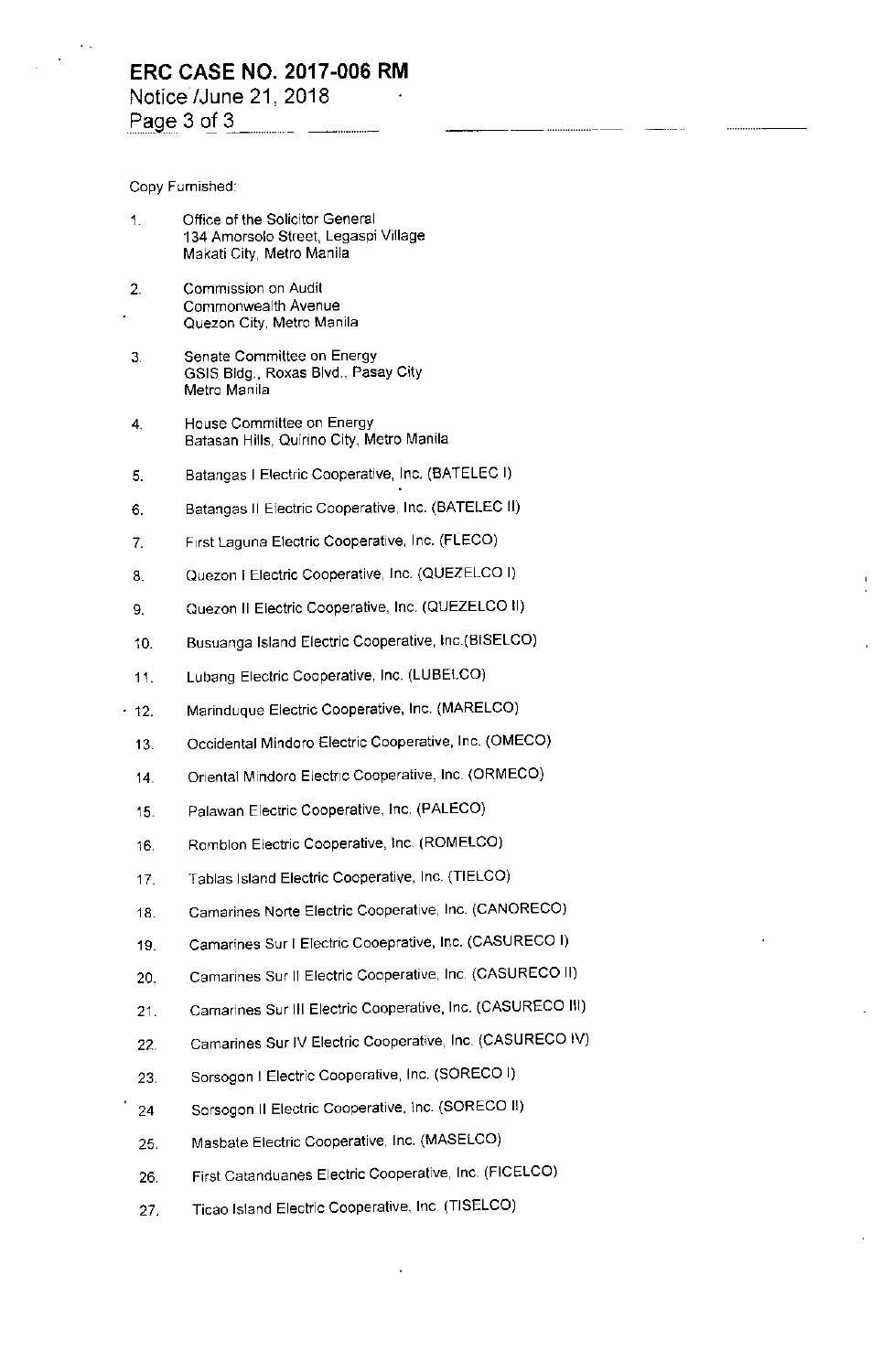# Republic of the Philippines **ENERGY REGULATORY COMMISSION**

San Miguel Avenue, Pasig City

Resolution No. , Series of 2018

## RULES TO GOVERN THE MONITORING AND REPORTING PROCESS OF BILL DEPOSITS

WHEREAS, pursuant to the provisions of Republic Act No. 9136, otherwise known as the Electric Power Industry Reform Act of 2001 or EPIRA, the Energy Regulatory Commission (ERC) promulgated the Magna Carta for Residential Electricity Consumers (MREC) and the Distribution Services and Open Access Rules (DSOAR) on June 17, 2004 and January 18, 2006, respectively;

WHEREAS, on October 27, 2004, the ERC issued the "Guidelines to Implement Articles 7, 8, 14 and 28 of Chapter III of the Magna Carta" which govern, among others, the guidelines and procedures to implement the bill deposits collected from residential **and non-residential consumers;**

WHEREAS, on November 15, 2010, the ERC promulgated Resolution NO.2, Series of. 2010, entitled "A Resolution Adopting the Amendments to the Magna Carta for Residential Electricity Consumers". The said Resolution established, among others, the rules governing the implementation of the bill deposit collected from residential and non-residential consumers;

WHEREAS, the bill deposits collected from residential and nonresidential consumers are intended to guarantee the payment of electricity bills for new and/or additional service and from disconnected consumers who were previously not subject to bill deposit';

WHEREAS, the collection of bill deposit from consumers has been authorized by the Board of Power and Waterworks (BPW) and the then Energy Regulatory' Board (ERB) pursuant to Revised Order No. 1 and ERB Resolution No. 95-21 (Standard Rules and Regulations Governing the Operation of Electrical Power Services), respectively;

<sup>1</sup> Article 28 **of** Resolution No. 28, 2010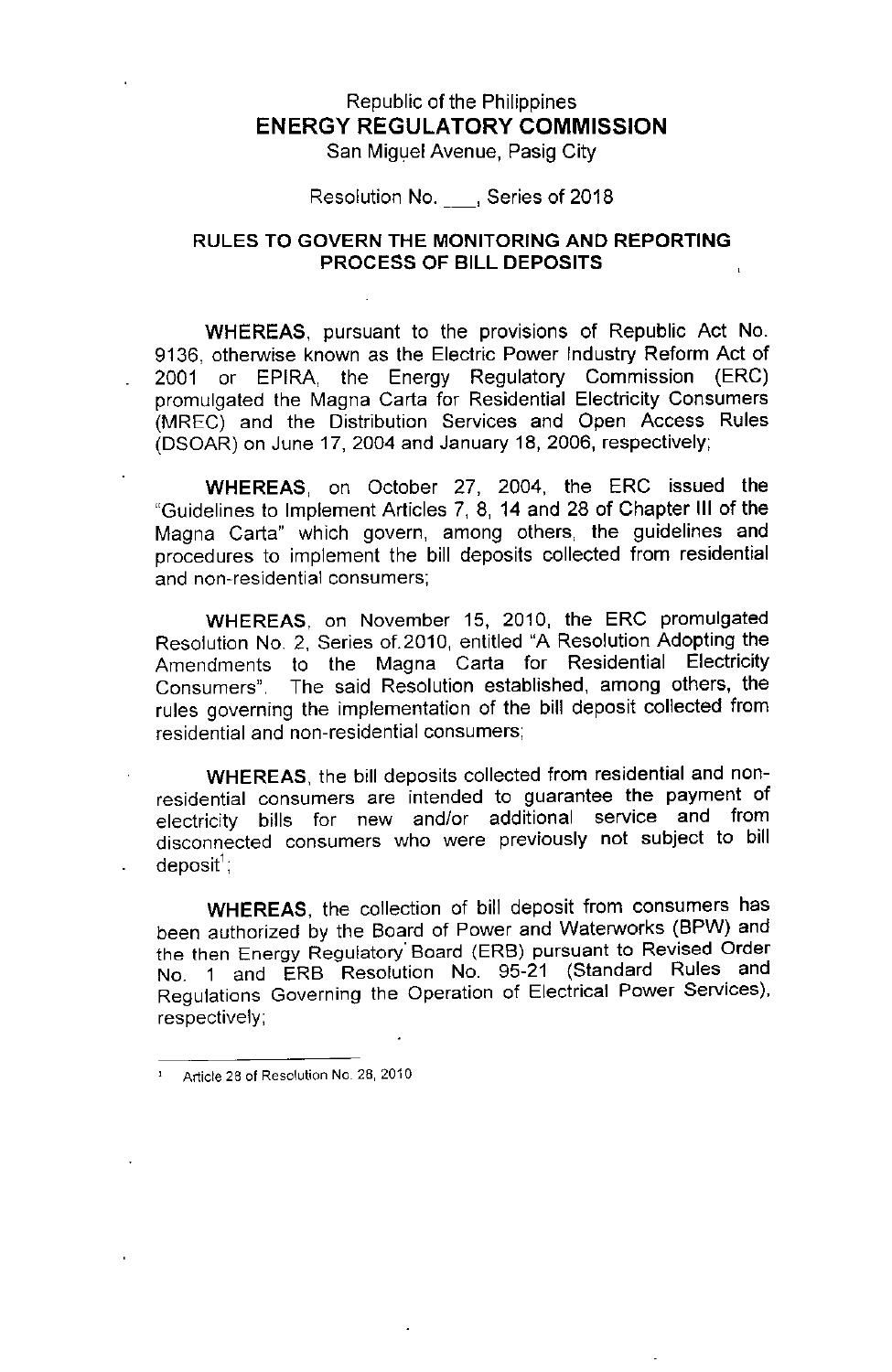Resolution No. 5 , Series of 2018 Page 2 of 6

WHEREAS, the bill deposit shall be equivalent to the estimated billing for one month based on the load schedule submitted by the consumer to guarantee payment of his bills<sup>2</sup>;

WHEREAS, after one year and every year thereafter whenever the actual average monthly bills are more or less than ten percent (10%) of the initial bill deposit, such deposit shall be correspondingly increased or decreased to approximate said billing;

WHEREAS, the distribution utilities shall pay interest on cash bill deposits equivalent to the peso savings account interest rate of the Landbank of the Philippines on the first working day of the year, or other government banks subject to the approval of ERC;

WHEREAS, the bill deposit shall be refunded to the consumers within one month from the termination of service provided all bills have been paid $^3$ ;

WHEREAS, a customer who has paid his electric bills on or before its due date for three (3) consecutive years may, however, demand for the full refund of the deposit even prior to the termination of his service. An application for this purpose shall be filed with the concerned distribution utility which must refund the deposit within one month from receipt of such application;4

NOW THEREFORE, after thorough and due deliberation, the Commission RESOLVES, as it hereby RESOLVED, to APPROVE and ADOPT the "Rules to Govern the Monitoring and Reporting Process of Bill Deposits":

Section 1. Guiding Principles. It is hereby declared the policy of the State to protect the public interest as it is affected by the rates and services of electric utilities and other providers of electric power.<sup>5</sup> Pursuant to Section 41 of the Electric Power Industry Reform Act of 2001 (EPIRA), the Commission is mandated to ensure the adequate **promotion of consumer interests.**

Section 2. Coverage. These rules shall apply to the provisions of Articles 7 and 28 of the Magna Carta for Residential Electricity

 $rac{2}{3}$  Ibid<br> $rac{2}{3}$  Artic

Article 7 of MREC

<sup>4</sup> Ibid Section 2 (f) of R.A. 9136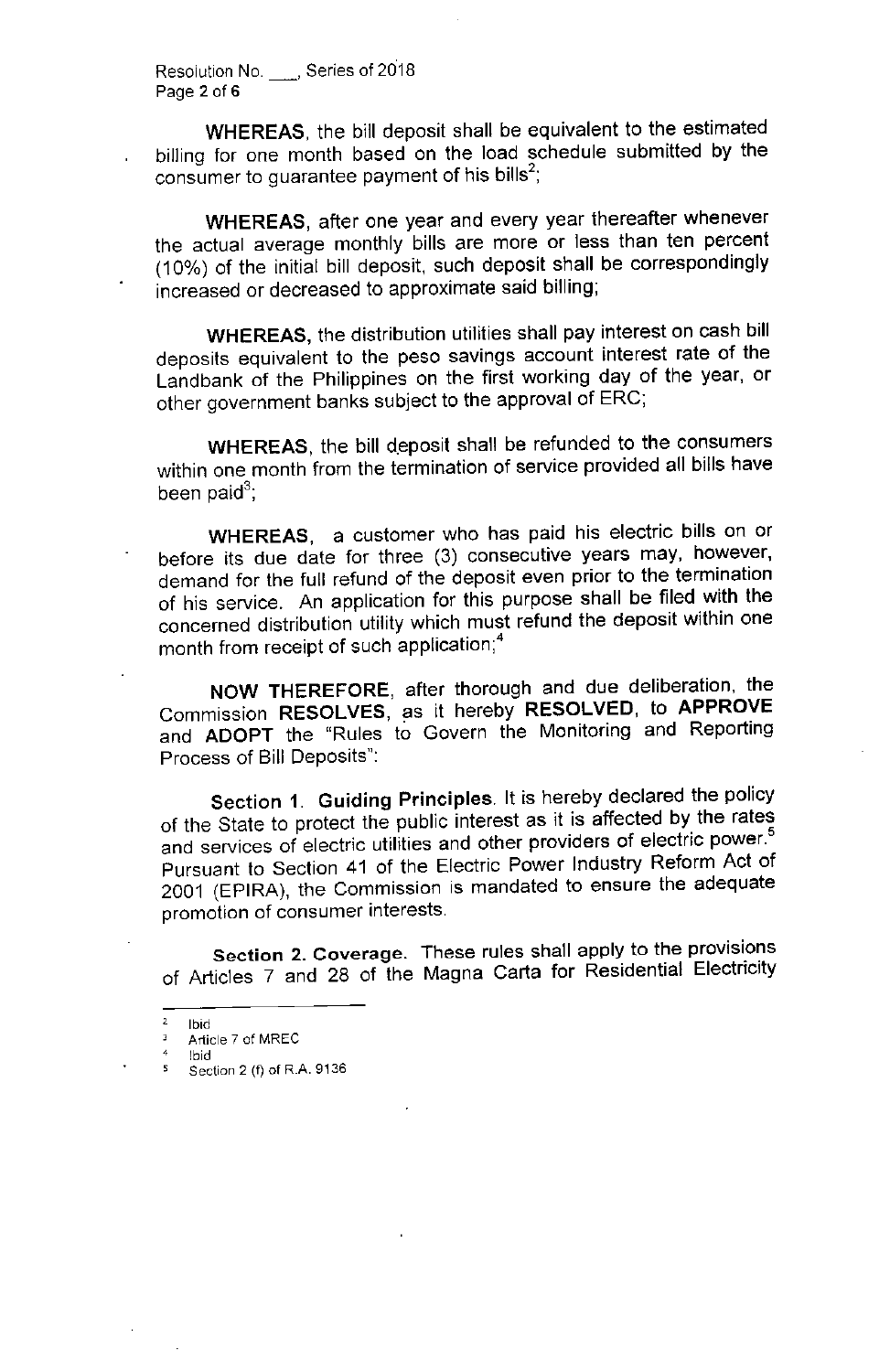**Resolution No.** , Series of 2018 Page 3 of 6

Consumers, the Guidelines to Implement Articles 7 and 28 of the Magna Carta and the relevant provisions of Distribution Service and Open Access Rules (DSOAR)

Section 3. Reportorial Requirements. For monitoring and audit purposes, all distribution utilities (DUs) shall submit the following documents, under oath, within ninety (90) days from the effectivity of this Resolution:

- a. The total amount of bill deposits collected and interest earned at the end of the following month that this Resolution becomes effective;
- b. The total amount of interest earned on bill deposits collected and the corresponding interest earned on said bill deposits for the last five (5) years as set out in the Audited Financial Statement of the distribution utility including the current year from the effectivity of this Resolution;
- c. The total arnount of bill deposits and interest already refunded for the last five (5) years as set out in the Audited Financial Statement of the distribution utility including the current year from the effectivity of this Resolution; and
- d. Sample electricity bills of residential and non-residential consumers showing the refund of bill deposit and/or the amount of interest credited to their monthly bills.

Section 4. Periodic Review of **Bill** Deposits. The distribution utility shall prepare and submit a periodic report, under oath, on or before May 31 of every year, regarding the details of the total amount of bill deposit collected including interest earned and the amount credited or refunded to its consumers as of December 31 of the preceding year.

Section 5. In order to effectively implement the abovementioned policy and for purposes of transparency, the distribution **utility shall maintain and develop in its official website a consumer** information disclosing all important terms and conditions, systems and procedures on bill deposits in clear and simple language comprehensible to the consumers, to wit: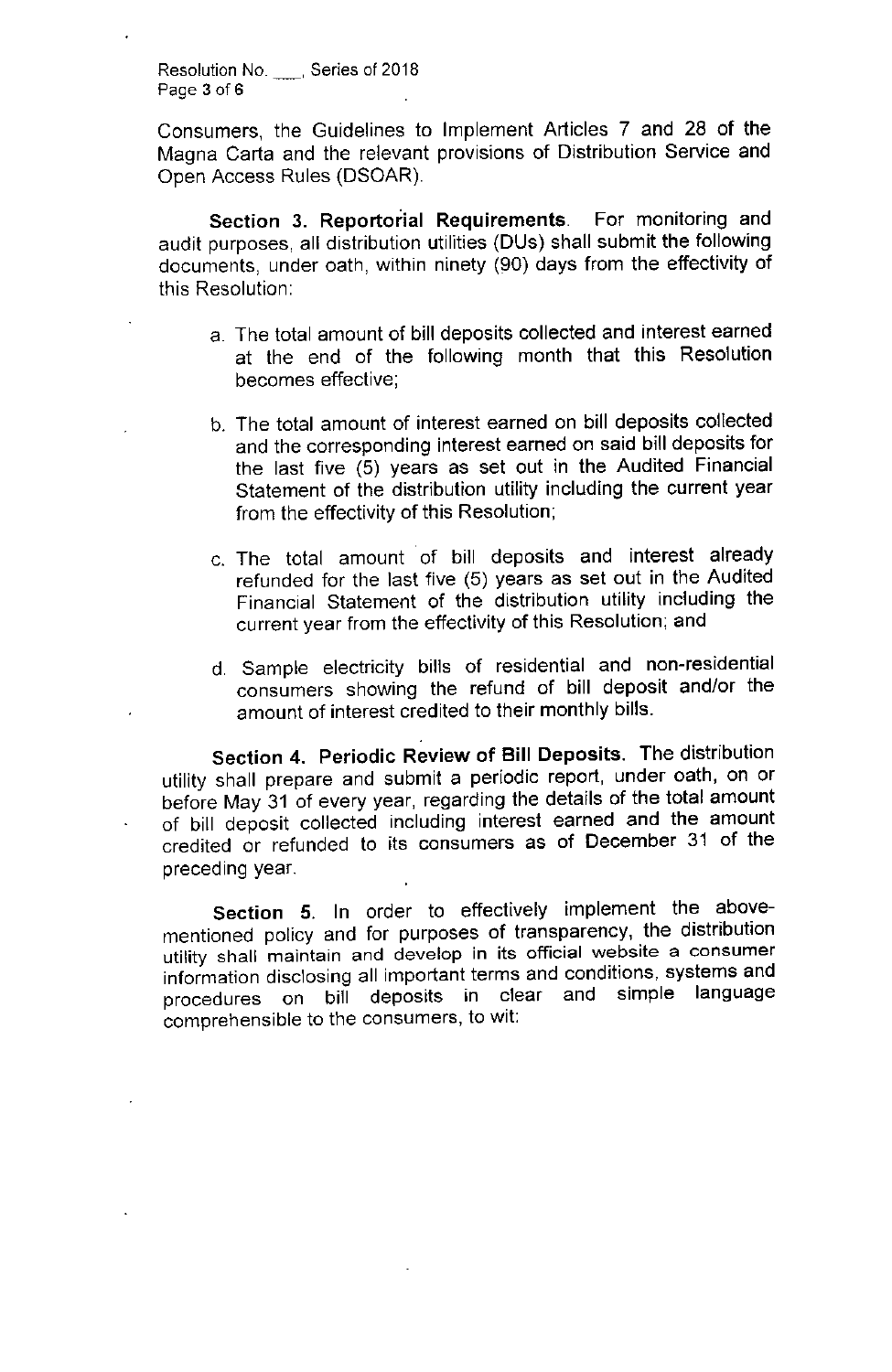- a. The nature of bill deposit;
- b. The rules and regulations governing bill deposit;
- c. The obligation of consumers to pay bill deposit;
- d. The requirements to pay a bill deposit;
- e. The computation of bill deposit including interest;
- f. The procedures on bill deposit refund;
- g. Annual updates on. the total amount of bill deposit collected and refunded;
- h. Prompt response to refund applications, inquiries and complaints; and
- i. Other relevant information.

Immediately upon the effectivity of these Rules, the distribution utility shall inform its consumers within its franchise area, by any other means available and appropriate, of the issuance of these Rules and the rules and regulations governing the imposition and refund of bill deposit.

Section 6. Pursuant to Article 28 of the MREC, as amended, the interests on bill deposit shall be credited yearly to the bills of the registered customers. Thus, within six (6) months from the effectivity of these Rules, all DUs shall issue a statement of account to their consumers showing the total amount of bill deposit and the accrued interest.

After six (6) months from the effectivity of these Rules, all DUs should reflect the bill deposit and the corresponding interests as a separate line item on the electricity bills using the phrase "Bill Deposit".

However, distribution utilities that already have in their existing annual update of bill deposit program a process to regularly notify their consumers of the latest information on their bill deposits and accrued interests shall be deemed compliant with the aforementioned requirements.

Section 7. Imposition of Interest. If the DU failed to credit the interest to the electricity bills of the registered customers, the accrued interest shall be added to the principal amount of bill deposit and the same shall earn interest, compounded on the basis of the prevailing interest rate for savings account of the Land Bank of the Philippines on the first working day of the year or other government banks subject to the approval of ERC. .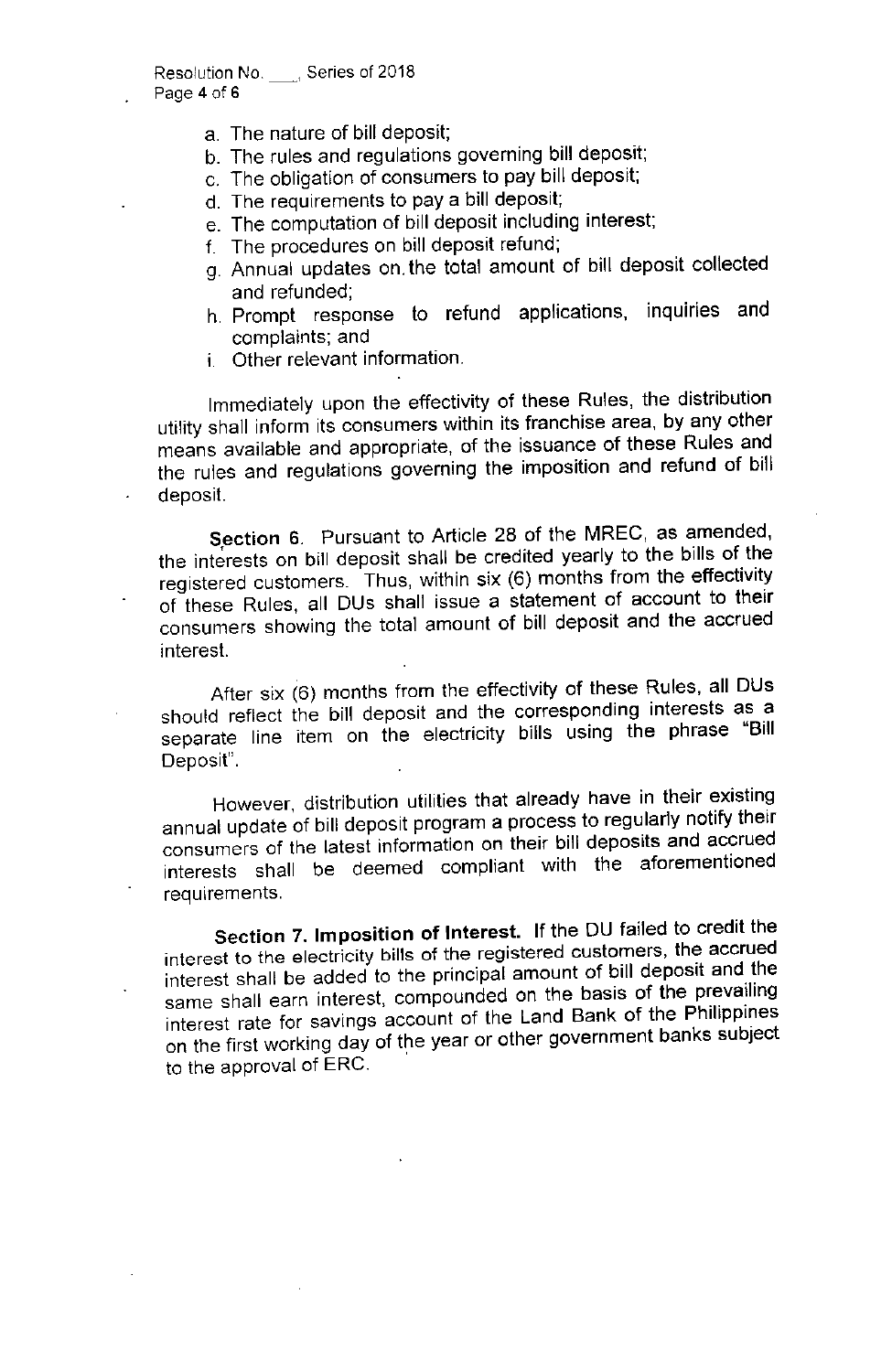Section 8. Imposition of Fines and Penalties. Violation of any of the provisions these Rules shall be subject to the imposition of fines and penalties in accordance to the "Rules to Govern the Imposition of Administrative Sanctions in the Form of Fines and Penalties Pursuant to Section 46 of Republic Act No. 9136, As Amended". Provided, That this Section shall not apply in case the failure of the distribution utility to credit the interest under Section 6 hereof is: (i) upon the request of the customer; or (ii) not due to the fault or negligence of the distribution utility.

Section 9. Exception Clause. Where good reason appears, the ERC may allow an exception from any provision of these Rules, if such exception is found to be in the public interest and is not contrary to law or any other pertinent rules and regulations.

Section 10. Separability Clause. If any of the foregoing amendments is declared unconstitutional or invalid, the other provisions which are not affected thereby shall remain in force and effect, unless such declaration would render the whole rules unenforceable or non-implementable.

Section 11. Repealing Clause. All Rules and Guidelines, or portion thereof, issued by the ERC, which are inconsistent with these Rules are hereby repealed or modified accordingly.

Section 12. Effectivity. These Rules shall take effect fifteen (15) days after its publication in a newspaper of generation circulation in the country.

Let copies of these Rules be furnished the University of the Philippines Law Center-Office of the National Administrative Register (UPLC-ONAR), Philippine Electric Power Operators Association, Inc. (PEPOA), the Philippine Electric Cooperatives Association, Inc. (PHILRECA) and all distribution utilities (DUs).

**Pasig** City, \_

AGNES VST DEVANADERA Chairperson